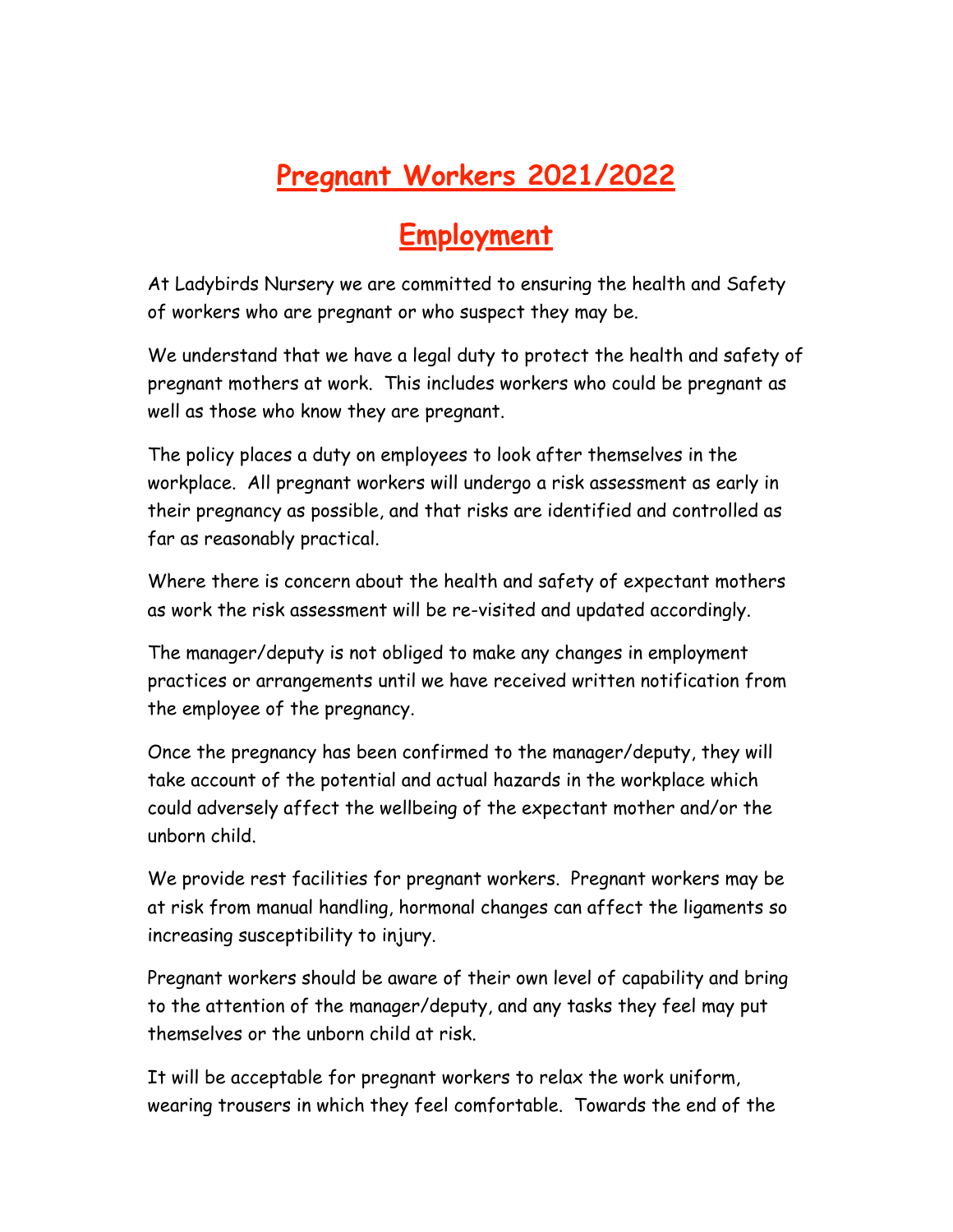pregnancy it will be acceptable for pregnant workers to wear leggings.

There are several aspects of pregnancy that the manager/deputy will take into account and keep under review. These include:

- Morning Sickness
- Backache
- Varicose Veins
- Haemorrhoids
- Frequent visits to the toilet
- **P** Increasing Size
- **P** Tiredness'
- **P** Balance
- Comfort

Issue Date January 2016

Date to be reviewed January 2017

Date reviewed May 2017

Date to be Reviewed May 2018

Review Date May 2018

Date to be Reviewed May 2019

Date Reviewed April 2019

Date to be Reviewed April 2020

Date Reviewed November 2020 (Italics November updates)